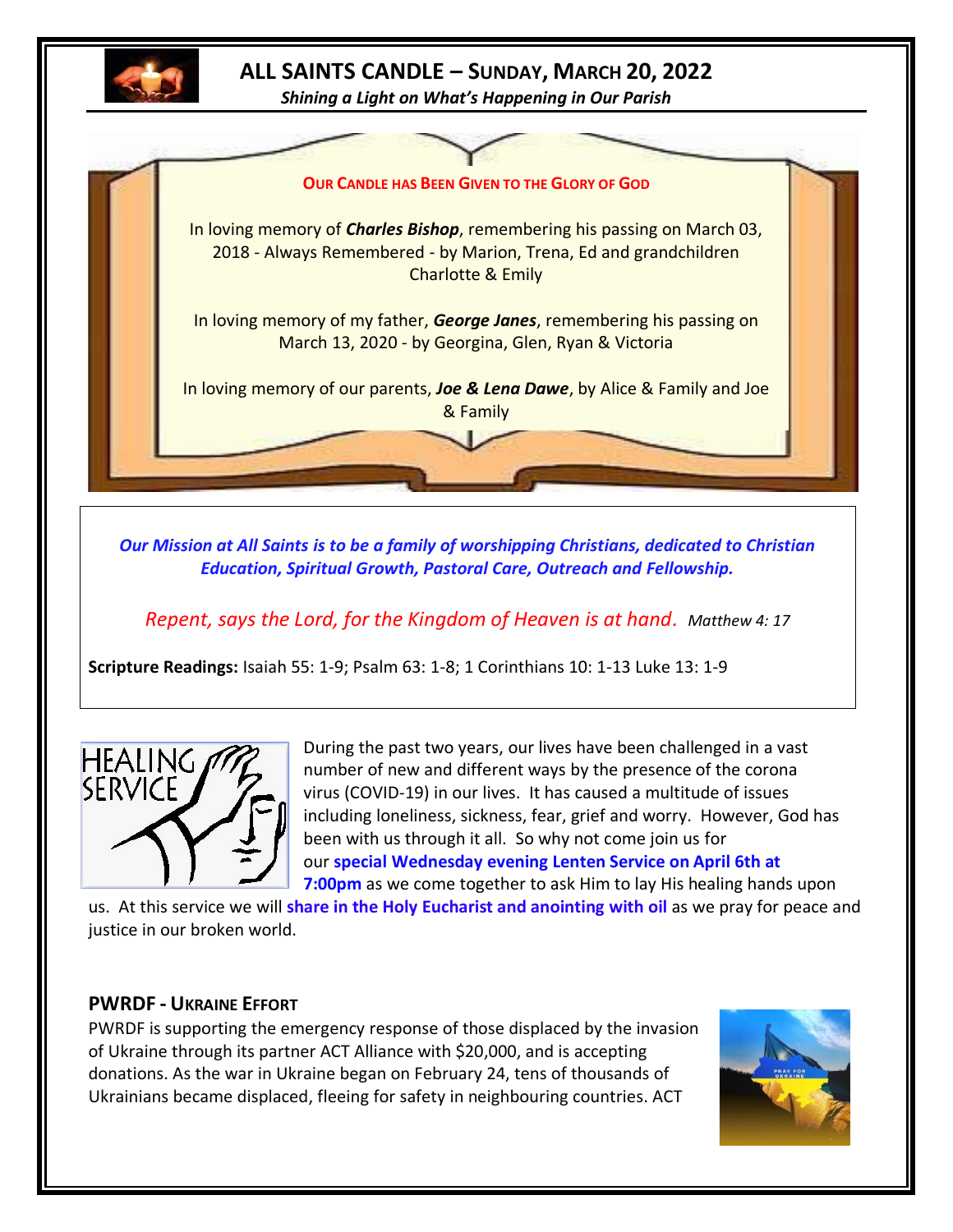member Hungarian Interchurch Aid, who has been working in Ukraine for more than 25 years in humanitarian and development projects, has already shipped 28 tons of food to support those fleeing to Hungary, and their staff has been working with refugees at the Ukraine/Hungary border. Donations to PWRDF for Ukraine can be made by emailing pwrdf@pwrdf.org or by mail at PWRDF 80 Hayden Street, Toronto, ON M4Y 3G2. **Please specify it is for Ukraine**.

## **AGM COMMITTEE REPORTS**

It's that time of year for all Committee Chairs to write up their annual reports in preparation for our Annual General Meeting (AGM). While the date has not yet been set, you are encouraged to get them to the Parish Secretary as soon as convenient to help in the preparation of the Annual Report document. Please email your reports to [secretary@allsaintsparish.ca](mailto:secretary@allsaintsparish.ca)

#### **OUR NEXT CONFIRMATION CLASS IS MARCH 20TH**

Confirmation Classes at All Saints have **resumed** in the lower level of the Parish Hall. We look forward to seeing everyone back again. Click [here](http://allsaintsparish.ca/document_library/Confirmation%20Schedule%20220227.pdf) to view the current schedule. If you have any questions or concerns, please contact Joanne at (709) 682-8103 or [joannesimfukwe@gmail.com](mailto:joannesimfukwe@gmail.com)



#### **BIRTHDAY SUNDAY**

Our traditional "**Birthday Sunday**", which is the first Sunday of every month, has returned. This is a time when we as a Parish Family acknowledge all those who are celebrating a birthday in the upcoming month.

# **ALL SAINTS TEA ROOM**

Our Tea Room is once again at full capacity and there is not need to pre-register anymore. We would like to thank all those who continue to attend and support our Wednesday luncheons, and we certainly look forward to seeing you each week for some great food, fun, and fellowship. Many thanks to Enid and her Team. If you have any questions, please contact Enid Haines at 682-9367, or Aura at 682-3775.





#### **JOIN OUR LIVE STREAMING TEAM**

Our Parish has been receiving some great feedback with respect to our Live Streaming of Church services on FaceBook, and later archiving them on YouTube. This takes a degree of effort, and we have grown to the stage that we now need to expand beyond our current Team of two. If you feel you could help us with this *very rewarding ministry*, we would love to have

you on our Team. It is not as complicated as one might think, so please do not be intimidated just because you have never been involved in broadcasting before. Neither were we!!!! If you are able to assist, please contact the Communications Team via email at: communications@allsaintsparish.ca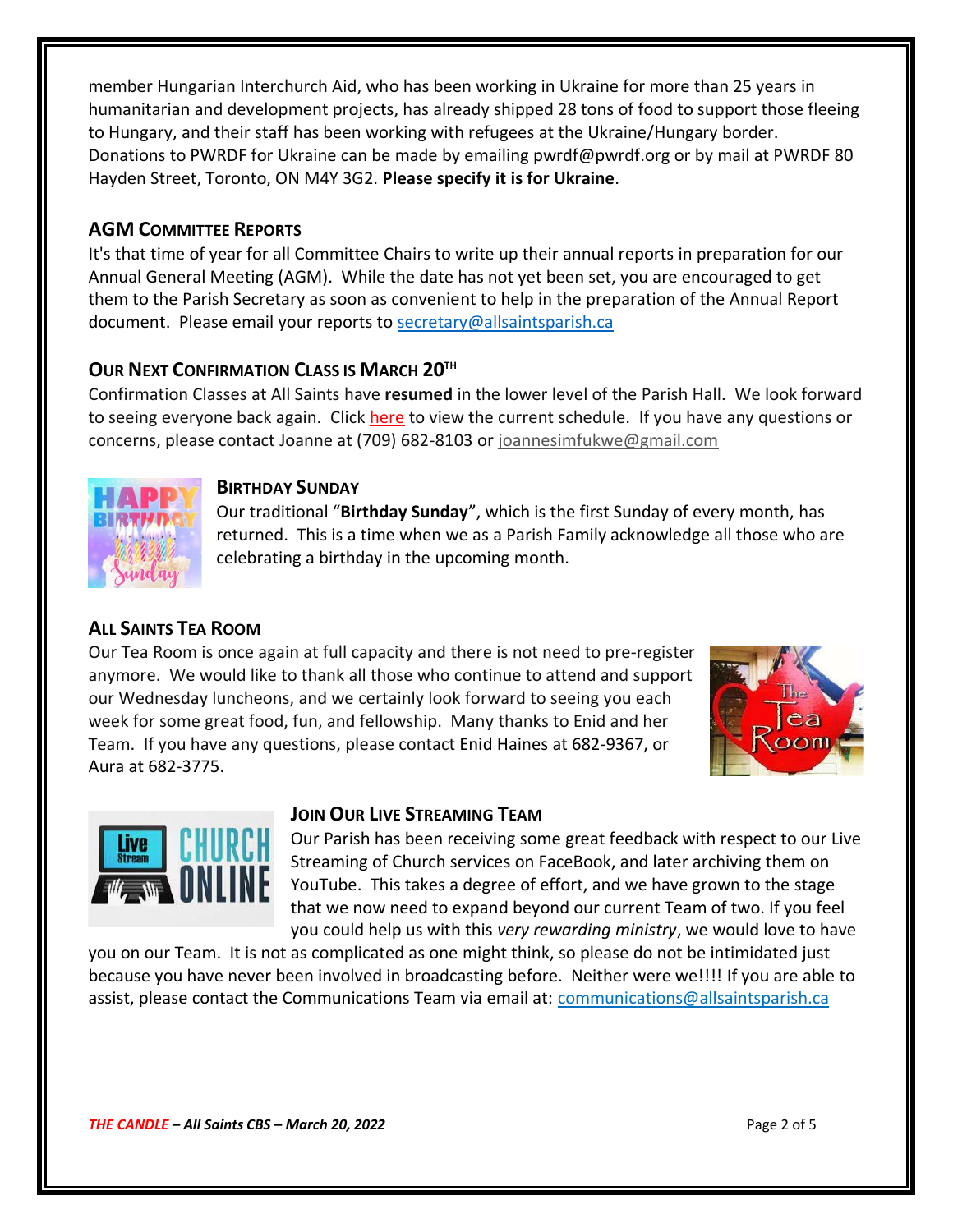#### **2022 CHURCH ENVELOPES ARE NOW AVAILABLE FOR PICK UP**

We ask that, if at all possible, you try to pick up your 2022 envelopes. There will be someone available all week to pass your envelopes out through the office window next to the drop-box between the hours of 9:00am and 3:00pm. Or you may call 834-4501 for assistance.

## **PARISH HALL IS NOW AVAILABLE FOR COMMERCIAL RENTALS ONLY**

At this time during the enhanced COVID restrictions, our Parish Hall is currently only available for commercial rentals to organizations that have been approved by the Provincial Government, and who have approved COVID safety guidelines.

# **DO WE HAVE YOUR EMAIL ADDRESS?**



Email has become one of the quickest ways for our Parish to keep you informed. If we do not already have your email address on file, or you are not regularly receiving our bulletins and information updates, we would love to deliver them to you. Please email it to [communications@allsaintsparish.ca,](mailto:communications@allsaintsparish.ca?subject=eMail%20Address%20Update) or simply [click here](http://allsaintsparish.ca/email_updates) to complete our online email registration form.

# **SPONSORING 'THE CANDLE'**

We invite you to sponsor our weekly bulletin, **'***THE CANDLE***'**, and have it dedicated in memory of a loved one. Your personal tribute will be prominently posted on the Bible graphic located at the top of the front page, and your kind donation of \$25 would be greatly appreciated.



Additionally, you can honor a loved one by posting your favourite picture, along with a memorial verse, and your kind donation of \$50 for this full-page tribute is greatly appreciated. A paper copy of '*THE CANDLE*' is distributed at all Sunday services, and a digital copy is permanently archived on our Parish website at [allsaintsparish.ca](http://allsaintsparish.ca/thecandle.html)



**CHURCH OFFERTORY ENVELOPES -** We encourage you to continue to use our secure mail drop-slot, located at the top of the stairs, just to the left of the main entrance of our Parish Hall. You may also e-Transfer your offering via Interac simply by emailing it to [donations@allsaintsparish.ca.](mailto:donations@allsaintsparish.ca) And of course, we always encourage you to consider signing up for our eGivings program which automatically deposits your offering at whatever interval you choose: weekly, bi-weekly, or monthly. Simply

[click here](http://allsaintsparish.ca/egiving-online-information-form) to register, or go to our website and follow the eGiving notes. If you have [any](https://wfsites-to.websitecreatorprotool.com/870a5dd5.com/Admin/%7BSK_NODEID__22939341__SK%7D) questions, please email your Finance Team at [finance@allsaintsparish.ca,](mailto:finance@allsaintsparish.ca) or call our Office at 834-4501.

#### **DONATION FOR UKRAINE**

• By Roger & Janice Peach

#### **IN MEMORIAM – GENERAL OPERATIONS**

- In loving memory *Mike Bolger* by wife Linda
- In memory of *June Cluney* by Mary & Herbert and Family

*THE CANDLE – All Saints CBS – March 20, 2022* Page 3 of 5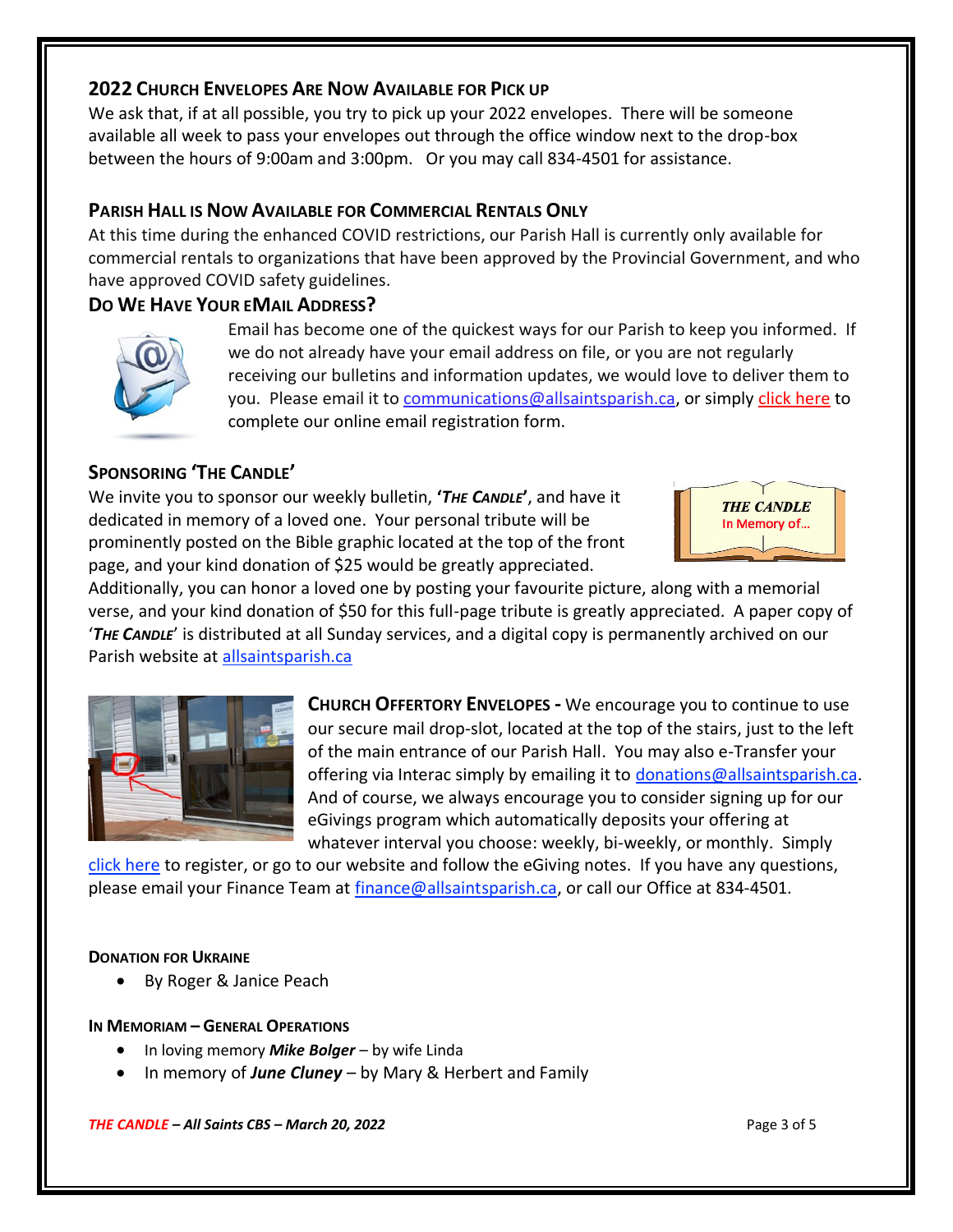- In loving memory of my father, *Bert Haines*, remembering his birthday on March 26th, and his passing on March  $15<sup>th</sup> - by$  Jean & Wayne and Family
- In loving memory of *Bert Haines*, remembering his birthday on March 26th, and his passing on March  $15<sup>th</sup>$  – by wife Jean and Family
- In loving memory of *George & Evelyn Peach*, remembering George's death on March 19th, and remembering Evelyn's birthday on March  $24<sup>th</sup>$  – by Roger & Janice and Family
- In memory of *Doug Rideout* by HMCS Cabot, Newfoundland & Labrador's Naval Reserve Division

#### **IN MEMORIAM – ELECTRONIC ROAD SIGN**

- In memory of *David Butler*, remembering his passing on March 9, 2022 by Alice Taylor & Family, and Joe Dawe & Family
- In memory of *David Butler*, remembering his passing on March 9, 2022 by Pat & Heber Best
- In memory of *David Butler*, remembering his passing on March 9, 2022 by Greg and Valerie Pope
- In memory of *David Butler*, remembering his passing on March 9, 2022 by Tinamarie, Chloe, & Bob Courage
- In memory of *David Butler*, remembering his passing on March 9, 2022 by Ralph & Ros Fagan
- In memory of *David Butler*, remembering his passing on March 9, 2022 by Charles & Fanny Taylor
- In memory of *David Butler*, remembering his passing on March 9, 2022 by Dot & Herb Reid
- In memory of *David Butler*, remembering his passing on March 9, 2022 by Marion Bishop
- In memory of *David Butler*, remembering his passing on March 9, 2022 by Morris & Jean Pinsent
- In memory of *David Butler*, remembering his passing on March 9, 2022 by Clayton Arnott
- In memory of *David Butler*, remembering his passing on March 9, 2022 by Ken & Diane Batten
- In memory of *David Butler*, remembering his passing on March 9, 2022 by Cynthia, Dana, Lenora & Denene
- In memory of *David Butler*, remembering his passing on March 9, 2022 by Elsie & Arthur Oates
- In memory of *David Butler*, remembering his passing on March 9, 2022 by Mary & Herbert and Family
- In memory of *David Butler*, remembering his passing on March 9, 2022 by Dot Davis
- In memory of *David Butler*, remembering his passing on March 9, 2022 by Menzel & Lorraine Rideout
- In memory of *David Butler*, remembering his passing on March 9, 2022 by Tom Stack
- In memory of *David Butler*, remembering his passing on March 9, 2022 by David & Elaine Kennedy
- In memory of *David Butler*, remembering his passing on March 9, 2022 by Jeff & Caroline Curry
- In memory of *David Butler*, remembering his passing on March 9, 2022 by Brian & Kathleen Loder